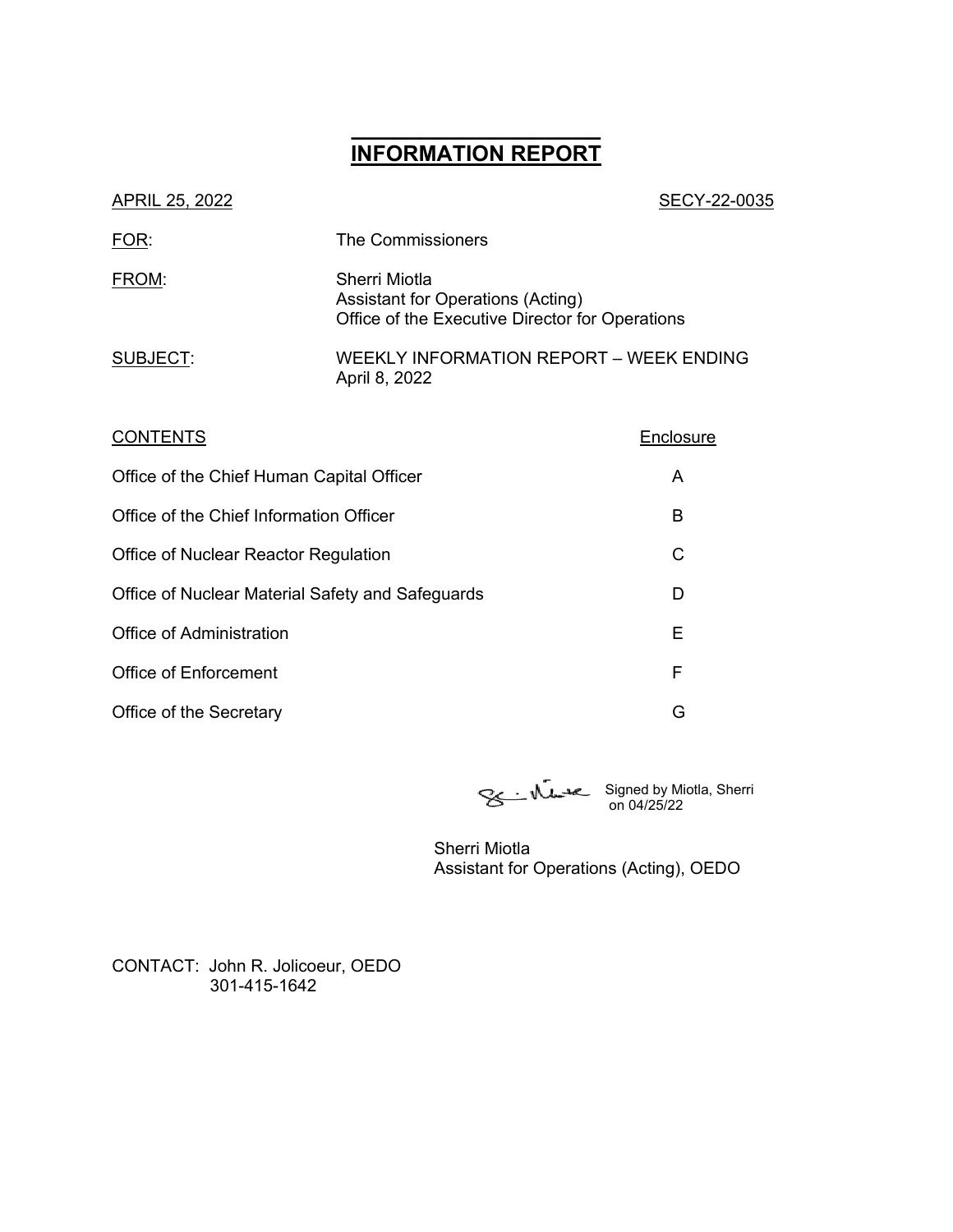# SUBJECT: WEEKLY INFORMATION REPORT – WEEK ENDING April 8, 2022, DATED APRIL 25, 2022

# **DISTRIBUTION**:

EDO R/F AO R/F

#### **ADAMS Accession No**: **ML22104A258**

| <b>OFFICE</b> | <b>OEDO</b>       | OEDO/AO   |
|---------------|-------------------|-----------|
| <b>NAME</b>   | <b>JJolicoeur</b> | SMiotla   |
| DATE          | 4/14/2022         | 4/25/2022 |

 **OFFICIAL RECORD COPY**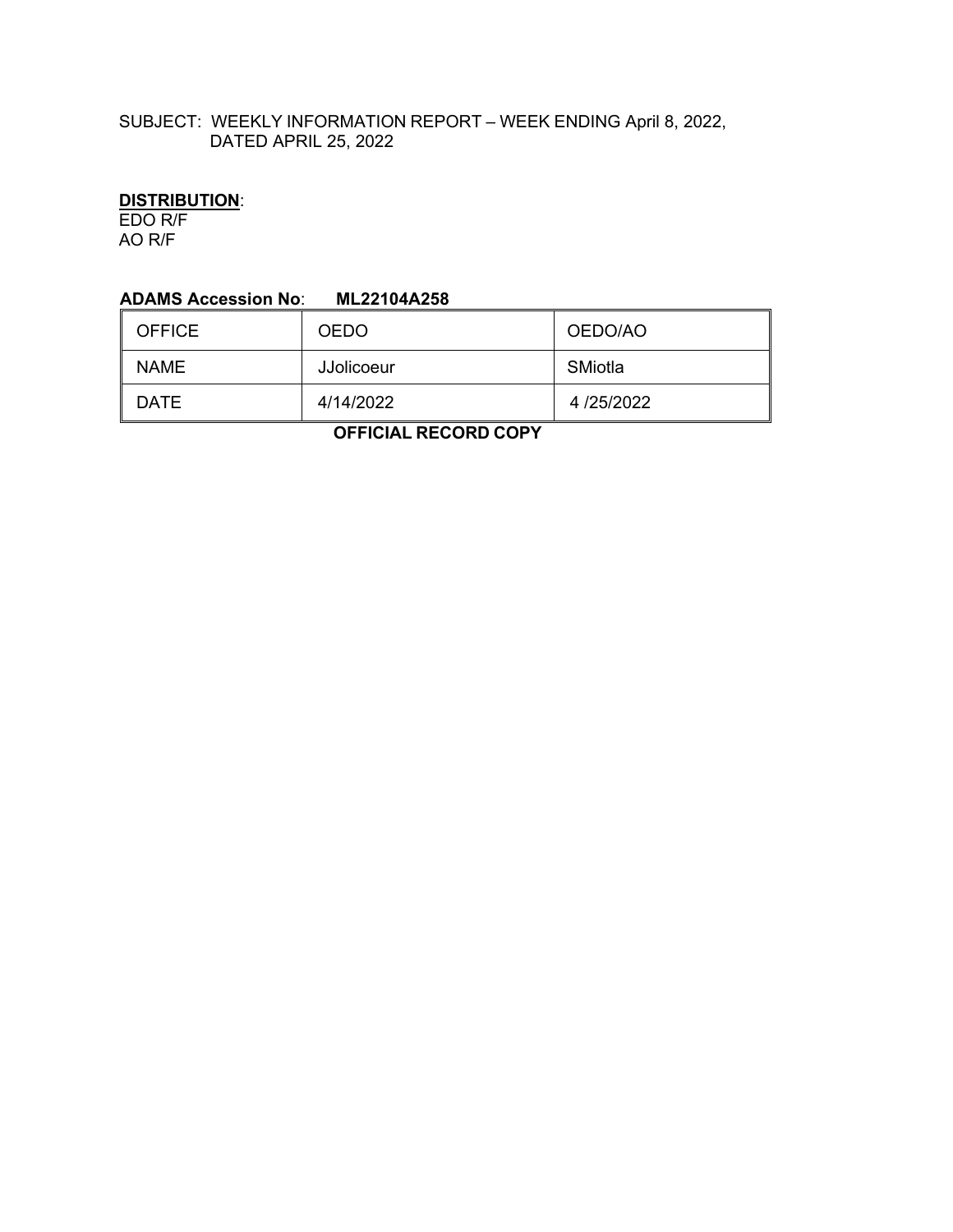### **Office of the Chief Human Capital Officer (OCHCO) Items of Interest Week Ending April 8, 2022**

| <b>ARRIVALS</b>          |                                 |             |  |  |
|--------------------------|---------------------------------|-------------|--|--|
| <b>BENAVIDES, PHILIP</b> | <b>PROJECT MANAGER</b>          | <b>NMSS</b> |  |  |
| <b>BOLES, MATTHEW</b>    | PROJECT ENGINEER (RIDP)         | R-II        |  |  |
| EASH, ANNALEE            | SENIOR ACCOUNTANT               | <b>OCFO</b> |  |  |
| <b>GRICE, JOSEPH</b>     | FUEL FACILITY PROJECT INSPECTOR | R-II        |  |  |
| SVRCEK, JOSEPH           | <b>INTELLIGENCE ANALYST</b>     | <b>NSIR</b> |  |  |
| VASUDEVAMURTHY, GOKUL    | <b>REACTOR INSPECTOR</b>        | R-II        |  |  |
| <b>RETIREMENTS</b>       |                                 |             |  |  |
| <b>NONE</b>              |                                 |             |  |  |
| <b>DEPARTURES</b>        |                                 |             |  |  |
| BORDEN III, WILLIAM B.   | SR. CRIMINAL INVESTIGATOR (SME) | <b>OIG</b>  |  |  |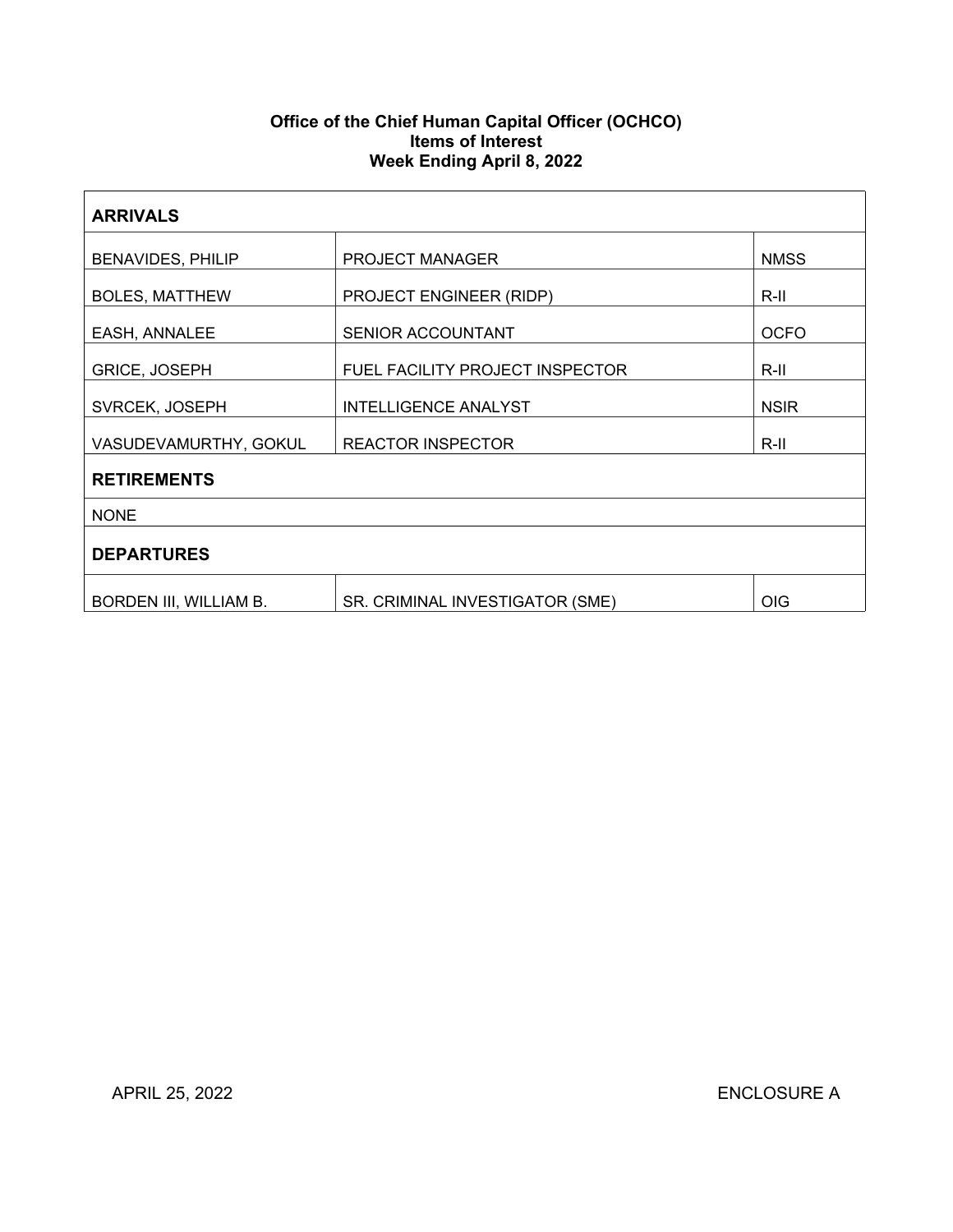### **Office of the Chief Information Officer (OCIO) Items of Interest Week Ending April 8, 2022**

Freedom of Information Act (FOIA) and Privacy Act Requests, Appeals, and Consultations Received During the Period of April 4 – April 8, as submitted by requester

| <b>Tracking</b><br><b>Number</b> | Requester's<br><b>Name</b> | Requester's<br>Organization                                   | <b>Request Description</b>                                                                                                                                                                                                                                                                                                                                                                                                                                                                                                                                                                                                                                                      | <b>Received</b><br><b>Date</b> |
|----------------------------------|----------------------------|---------------------------------------------------------------|---------------------------------------------------------------------------------------------------------------------------------------------------------------------------------------------------------------------------------------------------------------------------------------------------------------------------------------------------------------------------------------------------------------------------------------------------------------------------------------------------------------------------------------------------------------------------------------------------------------------------------------------------------------------------------|--------------------------------|
| 2022-<br>000116                  |                            |                                                               | $\overline{1}$                                                                                                                                                                                                                                                                                                                                                                                                                                                                                                                                                                                                                                                                  | 04/04/2022                     |
| 2022-<br>000117                  | Robert Hsu                 |                                                               | Requesting information on whether<br>the named individual is a person of<br>interest under any cases relating to<br>your agency.                                                                                                                                                                                                                                                                                                                                                                                                                                                                                                                                                | 04/04/2022                     |
| 2022-<br>000118                  | Shannon M.<br>Luschen      | Swanson,<br>Martin & Bell,<br><b>LLP</b>                      | Complete copies of any and all<br>records, investigatory reports,<br>decisions and orders, and citations<br>regarding any relevant incidents in<br>connection with any environmental<br>or health-related hazards<br>(i.e., asbestos, silica, chemical<br>fumes, or any other toxic or<br>hazardous compounds) in regarding<br>the General Electric Plant, located at<br>1 Progress Road, Shelbyville,<br>Indiana.                                                                                                                                                                                                                                                              | 04/04/2022                     |
| 2022-<br>000119                  | Alan<br>McCreary           | West Virginia<br>Department of<br>Environmental<br>Protection | Following Reports as they pertain to<br>the Parkersburg Disposal Site:<br>1) AMAX, 1980. Stabilization Plan,<br>AMAZ Inc. Property, Wood County,<br>West Virginia, Denver, Colorado;<br>2) AMAX, 1984. Stabilization Plan,<br>Construction and Final Survey,<br>AMAX Inc. Property, Wood County,<br>West Virginia, volumes 1 and 2,<br>December 1;<br>3) DOE, 1994b. Sampling and<br>Analysis Plan/Quality Assurance<br>Project Plan for Confirmation of<br>Waste Containment at the AMAX<br>Radioactive Material Storage Area,<br>Parkersburg, West Virginia, P-GJP0-<br>154, prepared by Rust Geotech for<br>the Grand Junction Projects Office,<br>Grand Junction, Colorado; | 04/04/2022                     |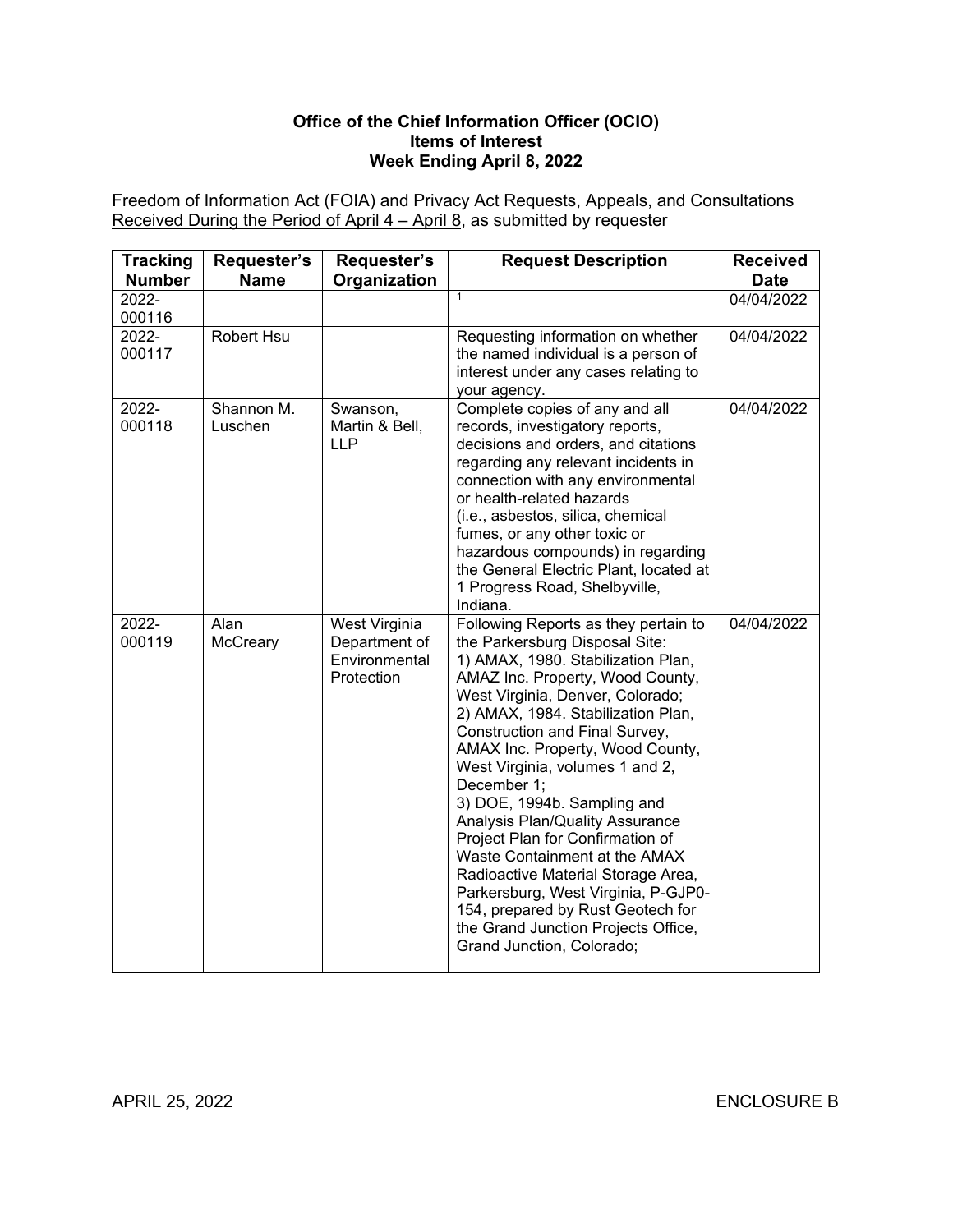| <b>Tracking</b><br><b>Number</b> | <b>Requester's</b><br><b>Name</b> | Requester's<br>Organization                                   | <b>Request Description</b>                                                                                                                                                                                                                                                                                                                                                                                                                                                                                                                                                                                 | <b>Received</b><br><b>Date</b> |
|----------------------------------|-----------------------------------|---------------------------------------------------------------|------------------------------------------------------------------------------------------------------------------------------------------------------------------------------------------------------------------------------------------------------------------------------------------------------------------------------------------------------------------------------------------------------------------------------------------------------------------------------------------------------------------------------------------------------------------------------------------------------------|--------------------------------|
| 2022-<br>000119<br>(continued)   | Alan<br>McCreary                  | West Virginia<br>Department of<br>Environmental<br>Protection | 4) Frame, P.W., and J.D. Berger,<br>1985. Radiological Survey of the<br>AMAX, 1980. AMAX Site,<br>Parkersburg, West Virginia, Oak<br>Ridge Associated Universities,<br>Radiological Site Assessment<br>Program, Manpower Education,<br>Research, and Training Division,<br>Oak Ridge, Tennessee;<br>5) NRC, 1987. Environmental<br>Assessment for Releasing the<br>Property for Unrestricted Use,<br>Docket No. 40-8820, Uranium Fuel<br>Licensing Branch, Division of Fuel<br>Cycle and Material Safety; and<br>6) Williams, 1980. Hydrogeology of<br>the AMAX Property in Wood<br>County, West Virginia. | 04/04/2022                     |
| 2022-<br>000120                  | <b>Chris Stanley</b>              | Functional<br>Government<br>Initiative                        | All records held by the specified<br>agency officials that refer to the<br>implementation or enforcement of<br>Executive Order 14043, "Requiring<br>Coronavirus Disease 2019<br><b>Vaccination for Federal</b><br>Employees" ("the order" hereafter)<br>as described, from September 9,<br>2021, to the date the agency<br>conducts the search.                                                                                                                                                                                                                                                            | 04/04/2022                     |
| 2022-<br>000121                  | <b>Chris Stanley</b>              | Functional<br>Government<br>Initiative                        | All records held by the specified<br>agency officials relating to the<br>drafting, implementation, or<br>enforcement of contract provisions<br>for vaccination of the employees of<br>contractors and subcontractors<br>developed pursuant to EO 14042<br>as described, from September 9,<br>2021, to the date the agency<br>conducts the search.                                                                                                                                                                                                                                                          | 04/04/2022                     |
| 2022-<br>000122                  | Quinn L.<br>Porter                |                                                               | Please provide all records of<br>named individual.                                                                                                                                                                                                                                                                                                                                                                                                                                                                                                                                                         | 04/05/2022                     |
| 2022-<br>000123                  | Robin Ritzman                     | Curtiss-Wright                                                | When NRC licensees make<br>prompt event notifications as<br>required by 10 CFR 50.72, the<br><b>Headquarters Operations Officer</b><br>sometimes asks additional<br>question. Starting in 2022, and it<br>has happened on approximately a<br>dozen times so far this year, the<br><b>Headquarters Operations Officer</b><br>has modified the                                                                                                                                                                                                                                                               | 04/05/2022                     |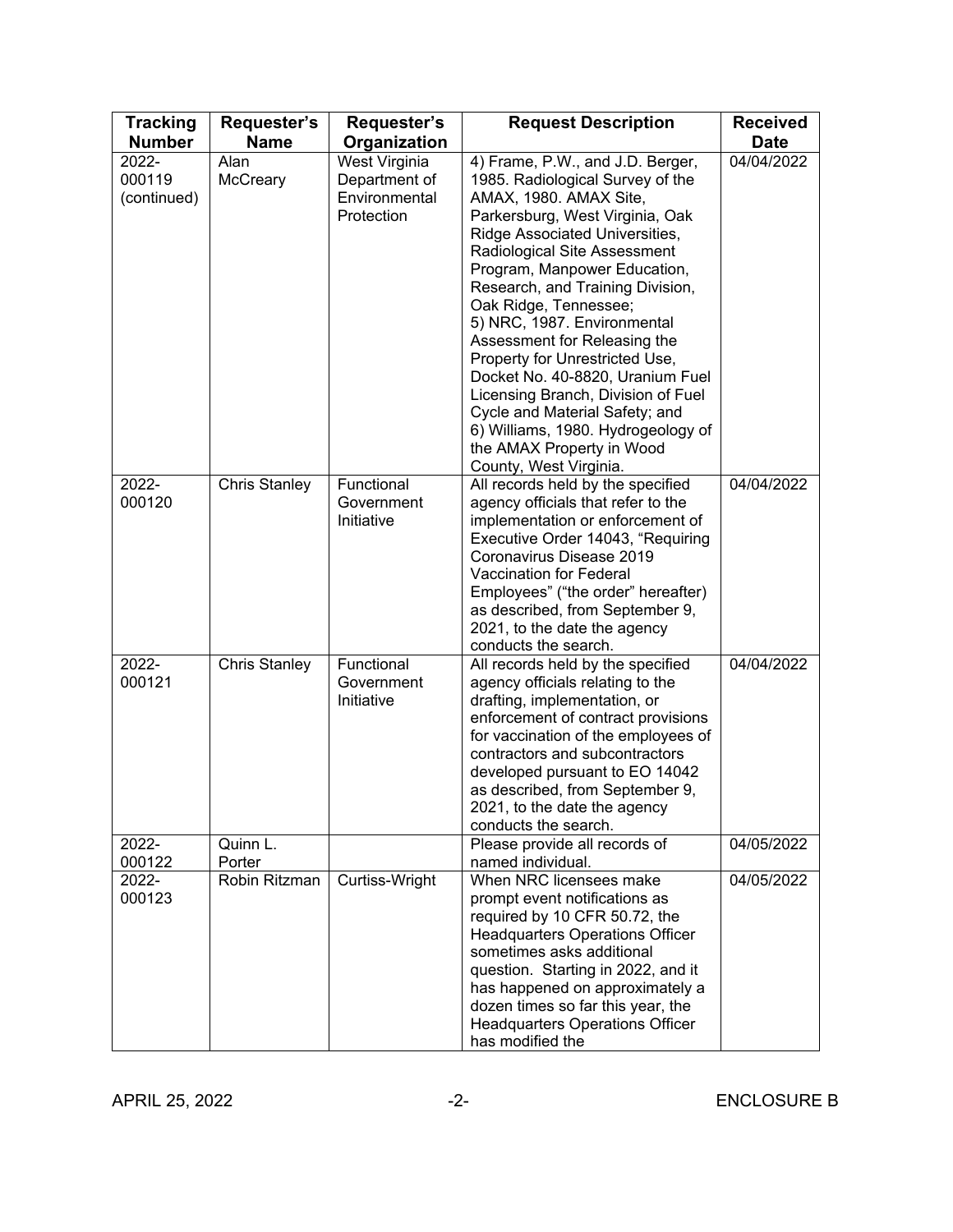| <b>Tracking</b>                | Requester's         | Requester's        | <b>Request Description</b>                                                                                                                                                                                                                                                                                                                                                                                                                                                                                                                                                                                                                                                                                                                                    | <b>Received</b> |
|--------------------------------|---------------------|--------------------|---------------------------------------------------------------------------------------------------------------------------------------------------------------------------------------------------------------------------------------------------------------------------------------------------------------------------------------------------------------------------------------------------------------------------------------------------------------------------------------------------------------------------------------------------------------------------------------------------------------------------------------------------------------------------------------------------------------------------------------------------------------|-----------------|
| <b>Number</b>                  | <b>Name</b>         | Organization       |                                                                                                                                                                                                                                                                                                                                                                                                                                                                                                                                                                                                                                                                                                                                                               | <b>Date</b>     |
| 2022-<br>000123<br>(continued) | Robin Ritzman       | Curtiss-Wright     | text provided by the licensee and<br>included the words that the<br>following additional information was<br>obtained from the licensee in<br>accordance with "Headquarters<br><b>Operations Officers Report</b><br>Guidance."                                                                                                                                                                                                                                                                                                                                                                                                                                                                                                                                 | 04/05/2022      |
| 2022-<br>000124                | Rowland G<br>Hume   |                    | FOIA request for all responsive<br>records for the keywords "UFO,<br>UAP, UKN UAS, Unknown<br>radiological (or) Hazardous<br>object(s)" or any other acronym<br>used for UFO by the NRC.                                                                                                                                                                                                                                                                                                                                                                                                                                                                                                                                                                      | 04/05/2022      |
| 2022-<br>000125                | Chang Wang          |                    | HCI is conducting a Phase I<br><b>Environmental Site Assessment for</b><br>71 Shelton Avenue (Block 0392, Lot<br>02700) and 89 Shelton Avenue<br>(Block 0392, Lot 00104) properties<br>in New Haven, Connecticut.<br>Please pull ALL files associated<br>with these properties, NOT only<br>files related to environmental<br>matters.                                                                                                                                                                                                                                                                                                                                                                                                                        | 04/07/2022      |
| 2022-<br>000126                | Oona A.<br>Hathaway | Yale Law<br>School | All unclassified guidance, policies,<br>directives, rules, or regulations that<br>govern the Office's own internal<br>process for making<br>binding/nonbinding determinations,<br>aid agencies in determining whether<br>agreements are binding, and aid<br>Department components and other<br>agencies in drafting nonbinding<br>agreements; any and all<br>unclassified records associated with<br>nonbinding documents, including<br>lists, records, or descriptions of<br>those documents; and any and all<br>unclassified nonbinding<br>understandings or arrangements<br>with foreign countries or<br>international organizations actually<br>in the Office's possession (from the<br>period of January 1, 1989 to<br>December 31, 2019), as specified. | 04/08/2022      |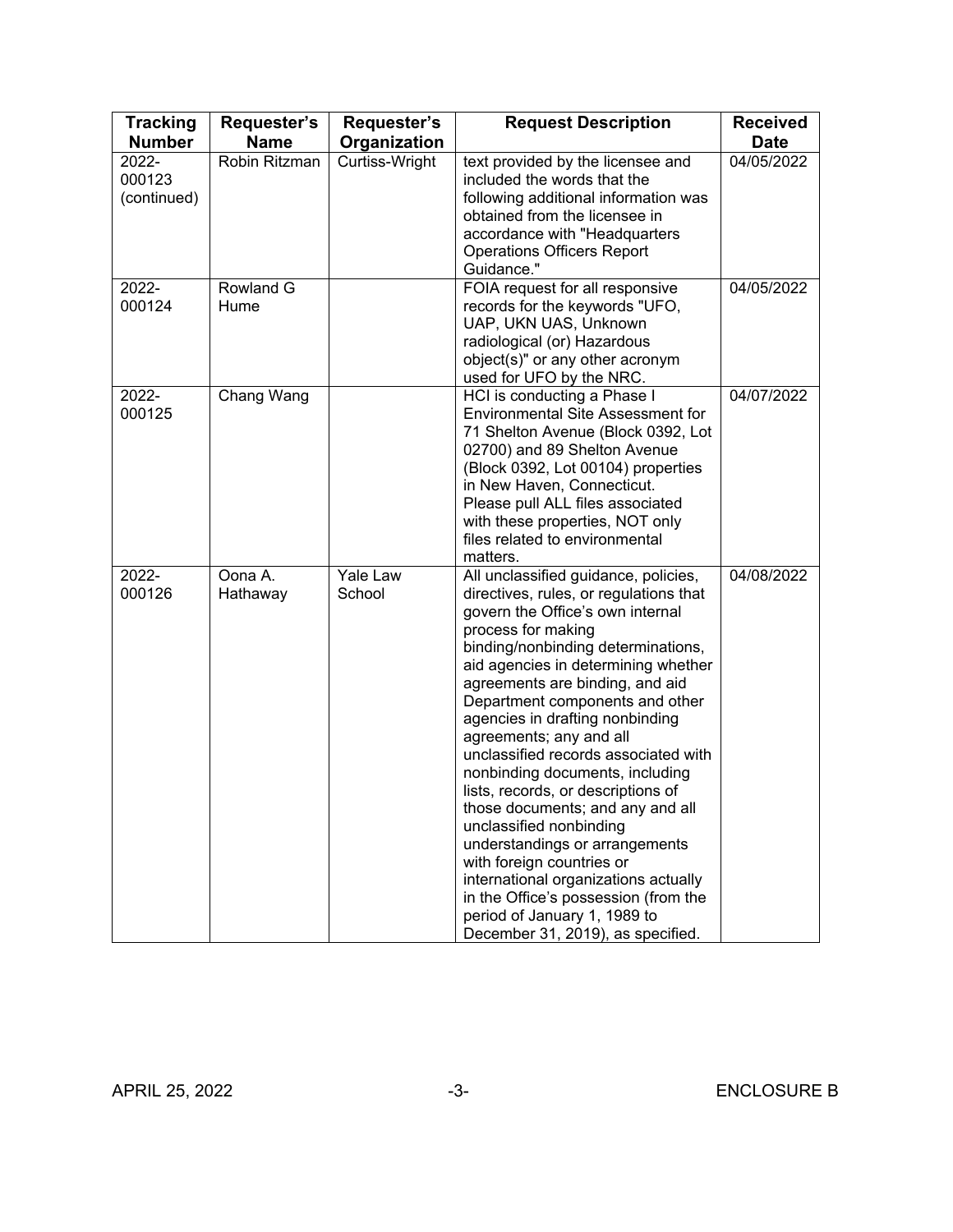| <b>Tracking</b>    | Requester's         | Requester's  | <b>Request Description</b>                                                                                                                                                                                                                                                                                                                                                                                                                                                                                                                                                                                                                                                                                                                                     | <b>Received</b> |
|--------------------|---------------------|--------------|----------------------------------------------------------------------------------------------------------------------------------------------------------------------------------------------------------------------------------------------------------------------------------------------------------------------------------------------------------------------------------------------------------------------------------------------------------------------------------------------------------------------------------------------------------------------------------------------------------------------------------------------------------------------------------------------------------------------------------------------------------------|-----------------|
| <b>Number</b>      | <b>Name</b>         | Organization |                                                                                                                                                                                                                                                                                                                                                                                                                                                                                                                                                                                                                                                                                                                                                                | <b>Date</b>     |
| $2022 -$<br>000127 | Dustin<br>Slaughter |              | Any and all records pertaining to<br>sightings of unidentified flying<br>objects, unidentified aerial<br>phenomena, unidentified objects,<br>and unidentified aircraft at or in the<br>vicinity of the following nuclear<br>power plants: Three Mile Island<br>Nuclear Generating Station,<br>Susquehanna Steam Electric<br>Station, Limerick Generating<br>Station, and Peach Bottom Atomic<br>Power Station. This request seeks,<br>but is not limited to, the 62 pages<br>referenced in a February 2, 2022,<br>email from the NRC regarding FOIA<br>requests NRC-2022-000064, -<br>000065, -000068, and -000069<br>(screen capture attached), as<br>specified (from June 1, 1967, up to<br>and including the date this request<br>is officially processed). | 04/08/2022      |

 NRC-2022-000116 - Request was incomplete; therefore, permanently deleted by NRC and requester resubmitted request.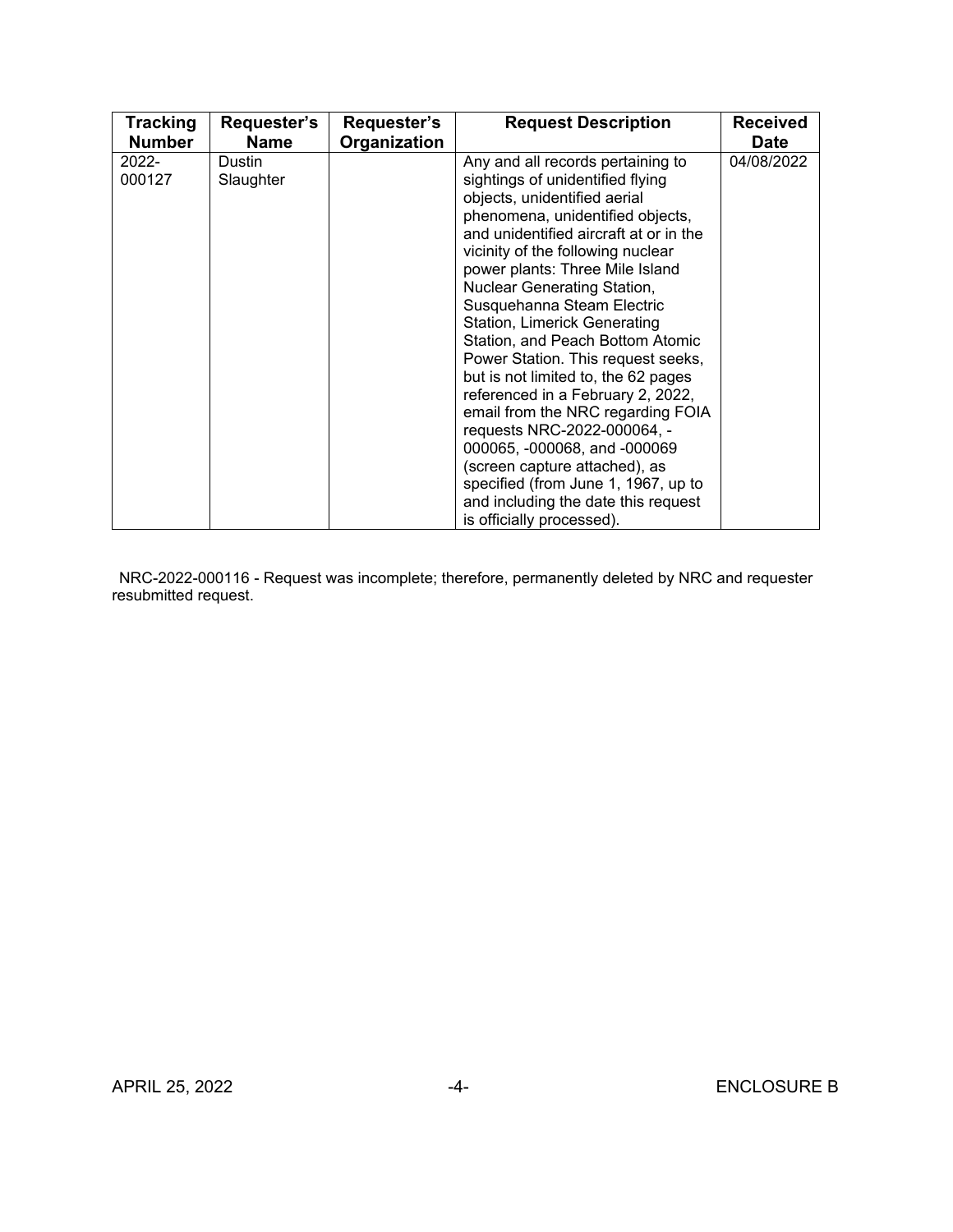#### **Office of Nuclear Reactor Regulation (NRR) Items of Interest Week Ending April 8, 2022**

## **U.S. Nuclear Regulatory Commission (NRC) held a Public Meeting with Constellation Regarding a Planned Digital Instrumentation License Request**

On March 31, 2022, the NRC staff and Constellation held a partially closed public meeting concerning the planned Limerick digital instrumentation and controls (I&C) license amendment request. Specifically, the Limerick project schedule, license amendment request content, proposed technical specifications changes, proposed regulatory commitments, use of risk achievement worth defense‐in‐depth and diversity (D3) analysis, Diverse Protection System/ Redundant Reactivity Control System architecture, sensor consolidation, I&C reliability analysis, human factors engineering (HFE) evaluation, plant power distribution, plant protection system (PPS) cabinet power distribution, PPS risk‐informed completion times, and ongoing D3 review were discussed. During the meeting, Constellation informed the NRC staff that the scope of its planned license amendment request has been finalized as of this meeting. Significant progress was made on aligning on the HFE information that will be provided by the licensee. A separate meeting concerning HFE will be scheduled for late April or early May 2022. Constellation remains on schedule to submit the license amendment request in August 2022.

## **NRC Review of the Construction Permit Transfer Exceeds Generic Schedule Due to Litigation Between Nuclear Development, LLC and the Tennessee Valley Authority**

The staff's review of the Nuclear Development, LLC (ND), application to transfer the construction permits (CPs) for Bellefonte, Units 1 and 2 (BLN) from Tennessee Valley Authority (TVA) has exceeded the 2-year Nuclear Energy Innovation and Modernization Act generic schedule. In November 2019, the staff accepted ND's application. In August 2020, ND was notified that the NRC could not complete its review of the transfer application until ND satisfied the requirements of Title 10 of the *Code of Federal Regulations* (10 CFR) 50.80(b)(2). TVA and ND have been engaged in federal court litigation regarding possession of the BLN site. In August 2021, the court denied ND's contract claim. ND has asked that the NRC continue to hold its application pending any appeals and final resolution of the litigation. The CPs for BLN expired on October 1, 2021. The staff is evaluating options on a path forward.

### **NRC and Canadian Nuclear Safety Commission (CNSC) Sign Third Joint Report Under Memorandum of Cooperation on Advanced Reactor Technologies and Small Modular Reactors**

On April 5, 2022, NRC and CNSC management signed a joint report that documents the collaborative review of a licensing topical report submitted by GE-Hitachi on the BWRX-300 Containment Evaluation methodology. This review was performed under the Memorandum of Cooperation (MOC) on Advanced Reactor Technologies and Small Modular Reactors between the NRC and CNSC. This is the third report issued under the MOC. NRC and CNSC staff determined that the method described in the topical report is acceptable provided certain considerations are addressed prior to licensing.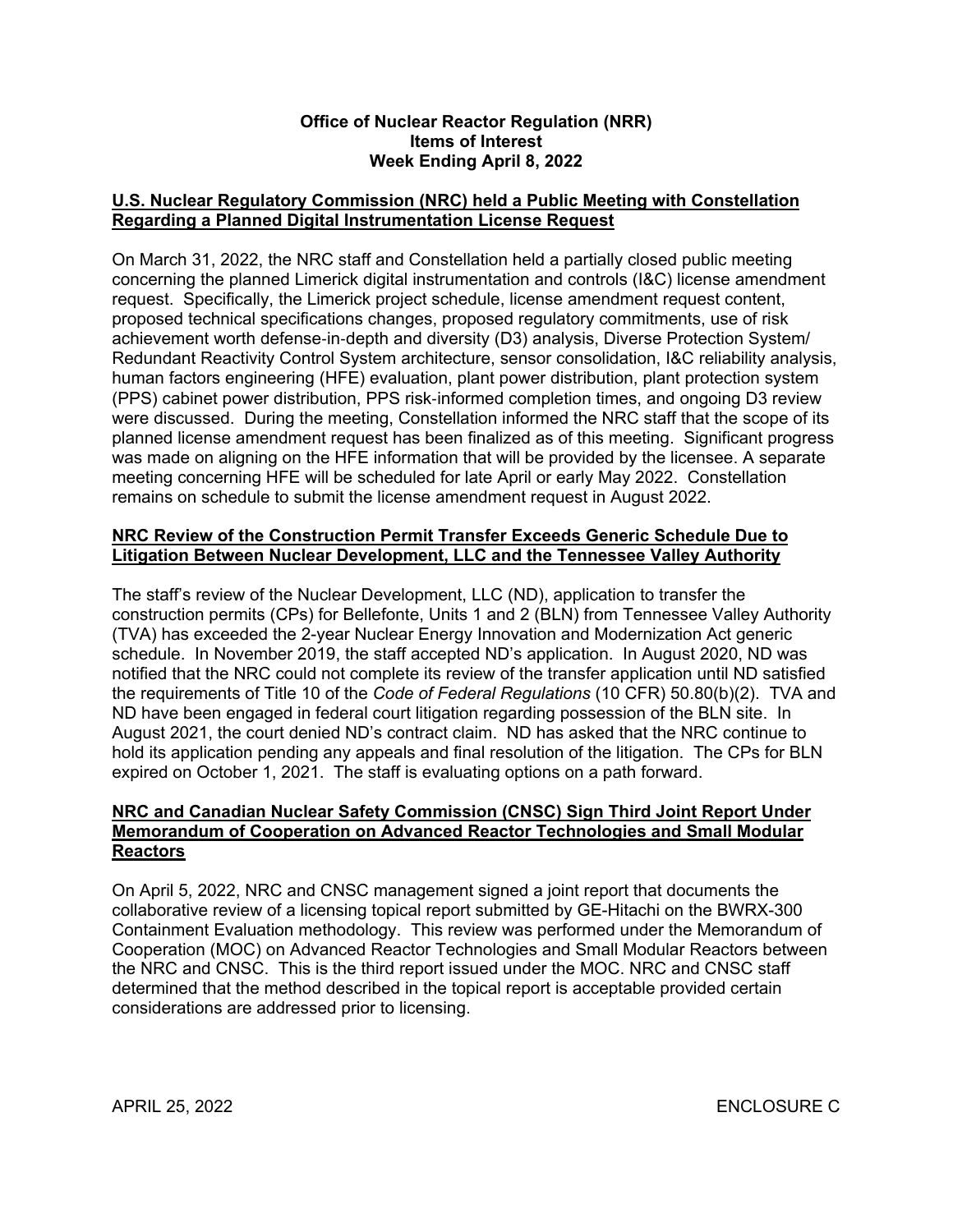## **NRC Met With Duke Energy's Lighthouse Organization to Discuss Innovation and Change Initiatives**

On April 4, 2022, NRR and the Office of Nuclear Regulatory Research staff met with staff from Duke Energy's Lighthouse organization at their facility in Charlotte, North Carolina. The Lighthouse organization is internal to Duke Energy driving innovation and modernization across all their company sectors. The two organizations discussed innovation and change initiatives, including best practices related to innovation, successes and challenges, and advancements associated with new technologies such as artificial intelligence and augmented reality. Lighthouse staff provided a tour of their innovation facility and demonstrations of multiple technologies that Duke is exploring for use at their nuclear units. The staff and Lighthouse representatives committed to further information exchange on change initiatives of shared interest.

# **NRC Conducted a Public Workshop on Probabilistic Risk Assessment Configuration Control**

On April 5, 2022, NRC staff conducted a follow-up public workshop to provide an update and to gather feedback from the industry and public on the staff's balanced approach to develop an oversight footprint on probabilistic risk assessment (PRA) Configuration Control. The staff discussed their proposed information gathering requests to support future recommendations for enhancements to current inspection guidance. The staff sought feedback from the external stakeholders to inform the information request to execute the effort, including ensuring that the requests were based on licensee readily available information. Staff also addressed questions and concerns from industry representatives. Staff will be considering the feedback from this meeting and will further refine the information request in support of future activities. The meeting was attended by over 80 stakeholders including members of the staff, industry, the Nuclear Energy Institute, and the public. The NRC presentation slides are available in Agencywide Documents Access and Management System (ADAMS) [\(ML22094A198\)](https://adamsxt.nrc.gov/navigator/AdamsXT/content/downloadContent.faces?objectStoreName=MainLibrary&ForceBrowserDownloadMgrPrompt=false&vsId=%7b2EEFC92F-9B58-C6E0-843E-7FF639A00000%7d).

# **NRC Conducted a Public Meeting on the Coronavirus Disease (COVID-19) Lessons Learned**

On April 6, 2022, staff from NRR and the Regions conducted a public meeting to gather input for the NRC COVID-19 Lessons Learned Working Group from members of industry and the public. The purpose of this meeting was to hear information and receive perspectives from industry and external stakeholders to inform development of the conclusions and recommendations for the Working Group related to inspection practices, information technology, and long-term monitoring of impacts from activities during the pandemic.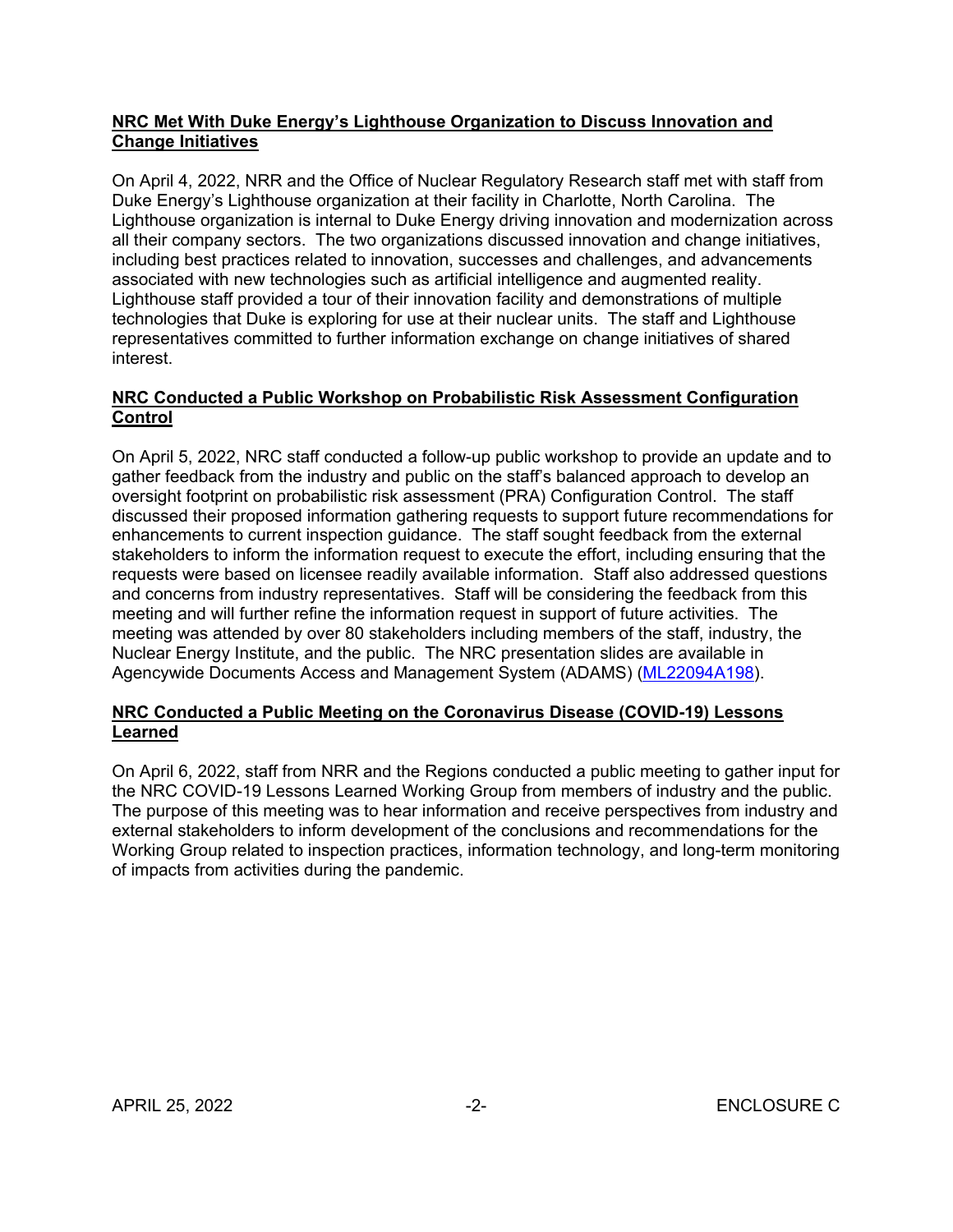## **Office of Nuclear Material Safety and Safeguards (NMSS) Items of Interest Week Ending April 8, 2022**

## **Wyoming Department of Environmental Quality and Western Nuclear License Termination**

On March 31, 2022, the NRC sent the Wyoming Department of Environmental Quality and Western Nuclear, Inc. (WNI) an update to the November 30, 2021 [\(ML21335A006](https://adamsxt.nrc.gov/navigator/AdamsXT/packagecontent/packageContent.faces?id=%7bF1C35B65-A4D3-C076-854F-7D75D3700000%7d&objectStoreName=MainLibrary&wId=1649085265977)), schedule for the license termination and transition for long term care to the Department of Energy (DOE) for the WNI Split Rock uranium mill tailings site located in the Agreement State of Wyoming ([ML22091A302](https://adamsxt.nrc.gov/navigator/AdamsXT/packagecontent/packageContent.faces?id=%7b66B15F2E-53B3-C969-87FA-7FE6D8100000%7d&objectStoreName=MainLibrary&wId=1649085294088)). The schedule provided activities for the NRC's review of the DOE's final longterm surveillance plan and NRC's establishment of the long-term care fee (LTCF), which are necessary for the termination of the WNI Split Rock site license. In addition, the staff received a letter from WNI regarding the NRC's pending decision on the LTCF for their Split Rock uranium mill tailings site on April 1, 2022, that the staff will evaluate accordingly.

## **GE-Hitachi Plans to Terminate the Licenses for the Vallecitos Boiling Water Reactor and the Empire States Atomic Development Associates (ESADA) Vallecitos Experimental Superheat Reactor**

On April 5, 2022, the NRC staff held a call with the State of California Agreement State Director and State Liaison Officer describing GE-Hitachi (GEH) plans to terminate the licenses for the two shutdown power reactors Vallecitos Boiling Water Reactor (VBWR) and the ESADA Vallecitos Experimental Superheat Reactor at the Vallecitos Nuclear Center. The staff described the nature of the combined footprint of the two power reactors, GEH's plan for terminating the VBWR license, and described the safety measures and licensing actions needed to request the NRC approval for GEH's proposed strategy. The NRC staff also explained the stakeholder outreach process for decommissioning power reactors. The State representatives indicated that the GEH proposal sounded reasonable and thanked the staff for reaching out to them.

# **Advisory Committee on the Medical Uses of Isotopes Spring Meeting**

On April 5, 2022, the Advisory Committee on the Medical Uses of Isotopes held its 2022 Spring Meeting remotely. Topics of discussion included an overview of medical and non-medical events during fiscal year 2021; discussions on Y-90 microspheres use in nuclear medicine and clinical approaches to Y-90 microsphere procedures; an overview of the National Institute of Standards and Technology Radioisotope Measurement Assurance Program; and a presentation to Dr. Vasken Dilsizian, the nuclear cardiologist representative and Vice Chair, whose term expires in May 2022.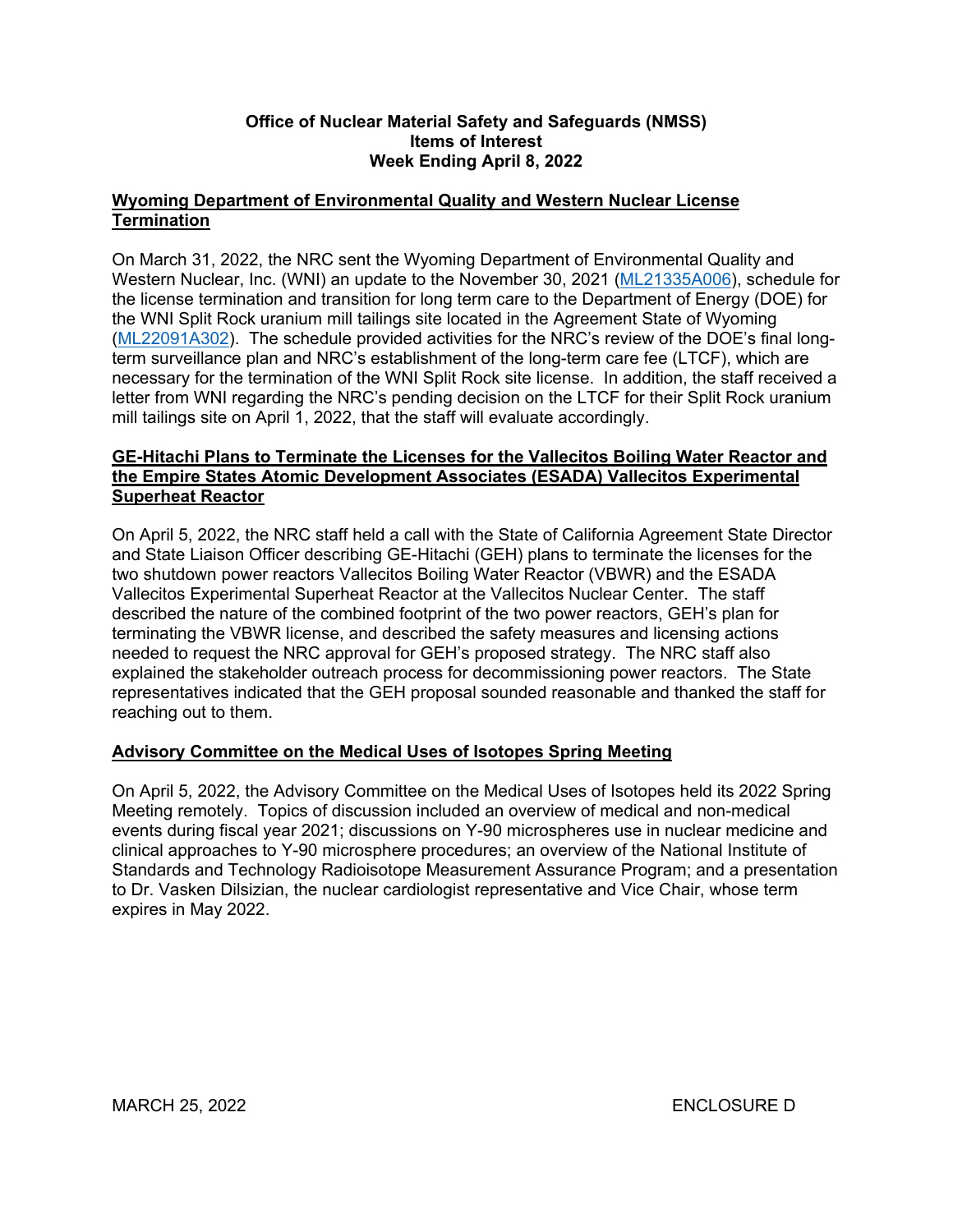## **Triso-X Site New Fuel Fabrication Facility**

On April 6, 2022, the NRC staff received a 10 CFR Part 70 special nuclear material license application from TRISO-X, LLC for the nation's first High-Assay Low-Enrichment Uranium fuel fabrication facility to produce fuel for advanced and small modular reactors in Oak Ridge, Tennessee. The application consists of the Safety Analysis Report, the Integrated Safety Analysis Summary, and supporting plans. The environmental report will be submitted later this year. The NRC staff will proceed with the acceptance review of the documents submitted to date.

### **Three Mile Island Station Emergency Plan and Emergency Action Level License Amendment**

On April 7, 2022, the NRC issued an amendment to Renewed Facility License Number DPR-50 for Three Mile Island (TMI), Unit 1. The amendment revises the TMI Station Emergency Plan and Emergency Action Level scheme for the permanently defueled condition after all irradiated fuel has been transferred from the spent fuel pools to the independent spent fuel storage installation (ISFSI). The amendment is effective once the NRC receives a written notification from Constellation Energy Generation that all spent fuel is in dry storage located onsite at the ISFSI and shall be implemented within 90 days of the effective date. Upon implementation, the licensee is allowed to make specific reductions in the size and makeup of the Emergency Response Organization.

## **American Board of Radiology Intent to Terminate NRC's Recognition of Their Board Certifications**

By letter dated April 6, 2022 [\(ML22091A272](https://adamsxt.nrc.gov/navigator/AdamsXT/content/downloadContent.faces?objectStoreName=MainLibrary&ForceBrowserDownloadMgrPrompt=false&vsId=%7bEEB2CC30-79A1-CB58-8C61-7FE68CE00000%7d)), the American Board of Radiology (ABR) informed the NRC of their intent to terminate, by December 31, 2023, NRC's recognition of their board certifications. The NRC staff is working with ABR to terminate their NRC recognition in accordance with NMSS Office Procedure MSST-70-03-2 ([ML20351A389](https://adamsxt.nrc.gov/navigator/AdamsXT/content/downloadContent.faces?objectStoreName=MainLibrary&ForceBrowserDownloadMgrPrompt=false&vsId=%7b20AA4C70-4B60-C7C3-867F-766CFA300000%7d)). These certifications provide eligibility for authorized users, authorized medical physicists, and radiation safety officers to conduct certain medical activities under 10 CFR Part 35. The ABR's Board of Governors determined that maintaining NRC recognition of their board certifications was outside of their primary mission and diverted resources from enhancing their exam delivery and customer service. During the Advisory Committee on the Medical Uses of Isotopes (ACMUI) spring meeting, the potential for this termination was raised, and ACMUI members and members of the public expressed concerns about the impact on the medical community of ABR's decision. Individuals can still become authorized users through the alternate pathway or through other recognized boards listed on the NRC's public web site.

## **Miscellaneous Corrections: Final Rule; 10 CFR Parts 1, 2, 20, 30, 40, 50, 55, 70, 73, and 170 [NRC-2021-0171; RIN 3150-AK72]**

On April 8, 2022, the NRC published a notice in the *Federal Register* ([86 FR 20693](https://www.federalregister.gov/d/2022-07610)) amending its regulations to make miscellaneous corrections. These changes include correcting an office title, a reference, a misspelling, and two administrative errors, and updating the street address for the NRC's Region I office. This document is necessary to inform the public of these non-substantive amendments to the NRCs regulations. This final rule is effective on May 9, 2022.

MARCH 25, 2022 -2- ENCLOSURE D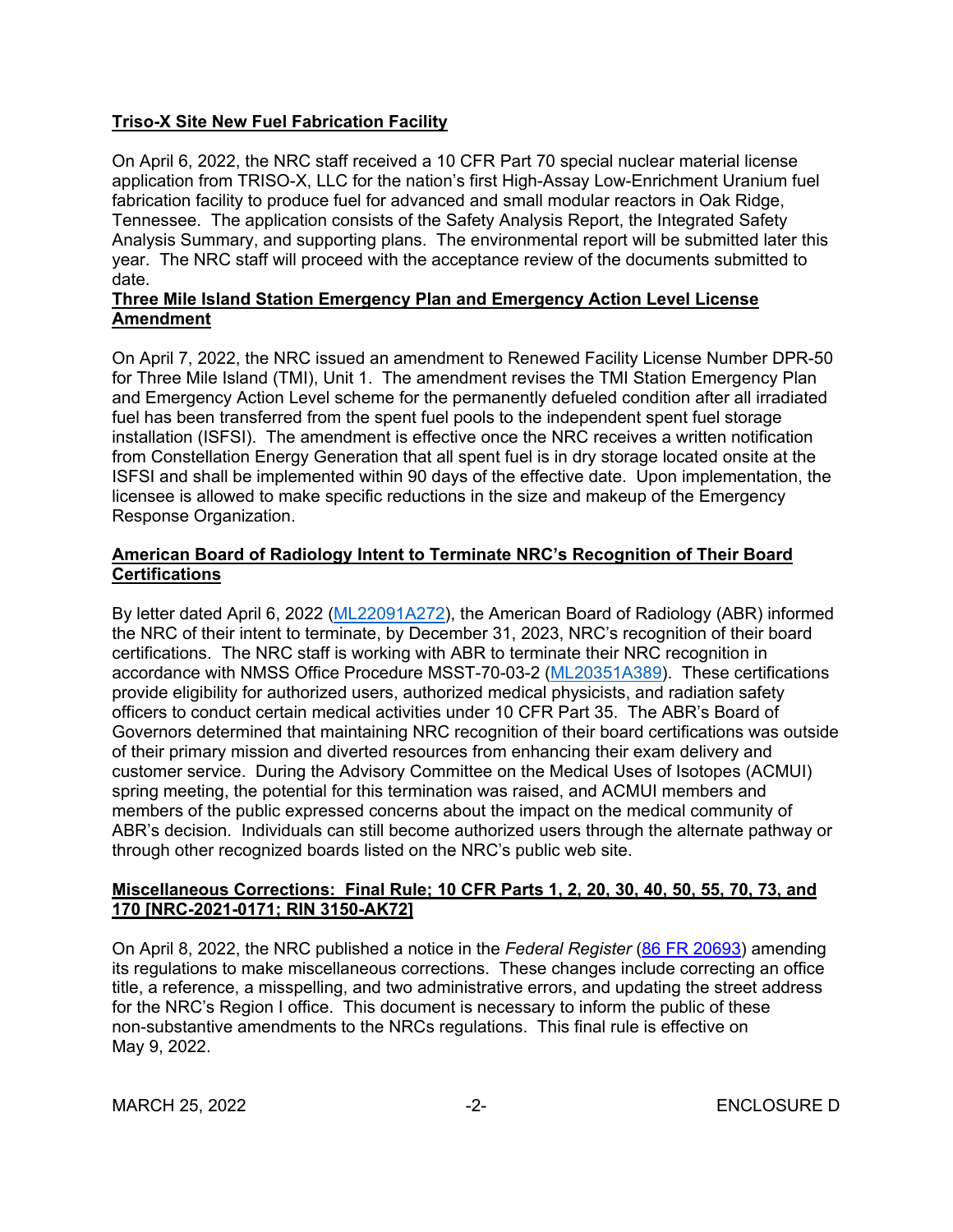#### **Office of Administration (ADM) Items of Interest Week Ending April 8, 2022**

### **Equal Employment Opportunity Commission (EEO) Multi-Services Including Counseling, Mediation, Investigative Services, and Drafting Formal Documents**

On April 4, 2022, contract number 31310022C0009 was awarded to Mind Your Business, Inc., in Hendersonville, North Carolina. The purpose of this contract is to provide non-personnel services to conduct EEO counseling, mediation, investigation services, and draft formal documents for allegations of employment discrimination and harassment based on race, color, sex (including gender identity, pregnancy, and sexual orientation), religion, national origin, age, disability, genetic information, and reprisal raised by employees, former employees (where appropriate) and applicants for employment at the NRC. The period of performance is from April 4, 2022, through April 3, 2023, with four option periods. The total potential value of the contract can be up to \$1,179,727.00.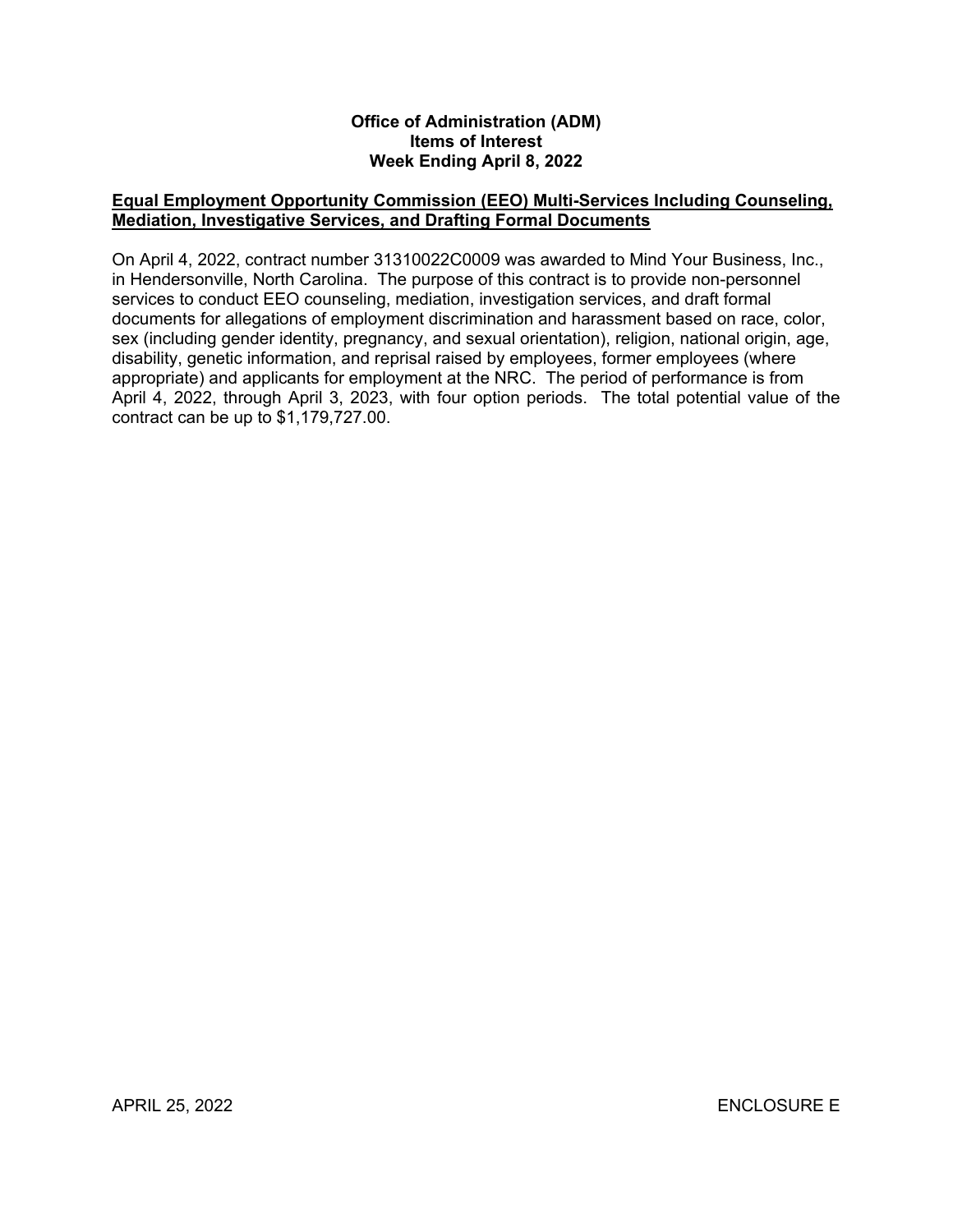#### **Office of Enforcement (OE) Items of Interest Week Ending April 8, 2022**

## **DPO-2020-004: NuScale SER Chapter 3.8.4, "Seismic Category I Structures"**

On February 8, 2022, the Executive Director for Operations (EDO) issued a decision on the appeal of a Differing Professional Opinion (DPO) submitted on September 17, 2020. The DPO raised concerns related to the seismic margin evaluation of the NuScale reactor building and its structural response during the review level earthquake (RLE). An ad-hoc review panel was formed and tasked by the NRC Differing Views Program to review the DPO. The review panel subsequently issued its report to the Director of the Office of Nuclear Reactor Regulation (NRR) on April 19, 2021. On May 19, 2021, the Director of NRR issued her DPO decision to the DPO submitter. For the detailed reasons described in the decision, the Director of NRR agreed with the review panel's finding that the NuScale reactor building design was complete and acceptable for the purposes of a design certification application. On June 14, 2021, the DPO submitter appealed the DPO decision to the EDO.

After careful consideration of the issues raised in the appeal, the EDO issued his decision on the DPO appeal on February 8, 2022. The EDO directed NRR to: (1) document its evaluation of the stress averaging approach used in the NuScale design certification application, including, if necessary, updating the Final Safety Evaluation Report and assess whether there are any impacts to the standard design approval, and (2) evaluate and update guidance, or create knowledge management tools, on how to assess applications that use stress averaging for structural building design. On February 14, 2022, the DPO submitter responded to the EDO's DPO appeal decision. In this response, the submitter thanked the EDO for thoughtful consideration of the concerns raised and provided clarification regarding the applicability of the Probabilistic Risk Assessment-based seismic margin analysis to the reactor building. After reviewing and carefully considering the submitter's response to the DPO appeal decision, the EDO directed NRR on March 15, 2022, to review and consider the totality of the information provided by the submitter when addressing the tasks mandated in the DPO appeal decision.

The DPO Case File can be found at [ML22056A017.](https://adamsxt.nrc.gov/navigator/AdamsXT/content/downloadContent.faces?objectStoreName=MainLibrary&ForceBrowserDownloadMgrPrompt=false&vsId=%7bA305AA67-727A-C776-856B-7F30CB500000%7d)